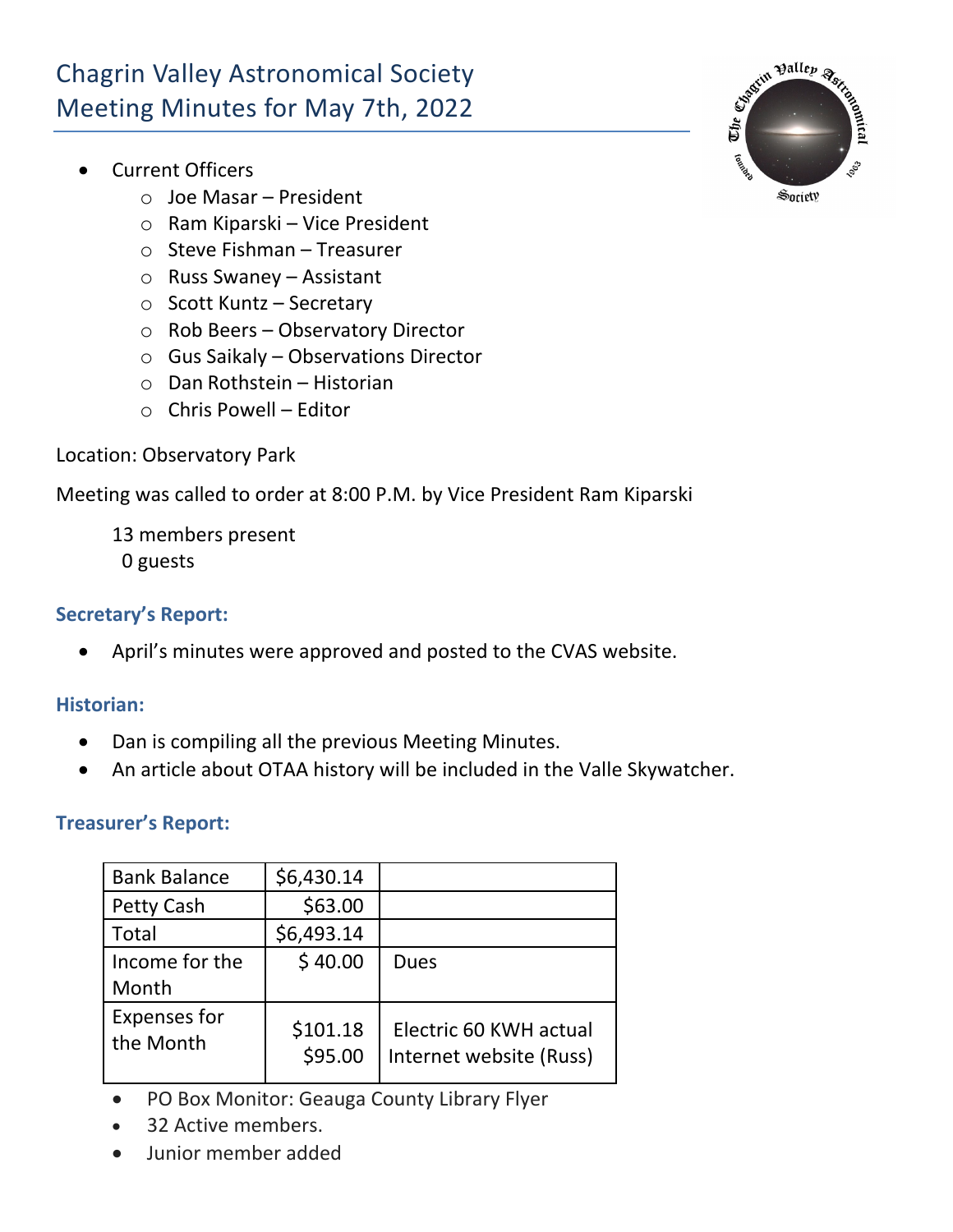There was some discussion about making dues payable at the same time of year. Dan pointed out that the constitution states that dues are payable at time of membership.

#### **Director of Observations Report:**

• May Sky Calendar emailed to membership.

# **Valley SkyWatcher Editor:**

• Deadline for the next issue submissions is May 31.

## **Observatory Director's Report:**

- Rob Beers showed photos of the brush and tree clearing.
- New poles are installed on the 16" observatory flaps.
- An 80mm finder scope with reticle was installed on the 16" scope.
- The dome will have a marker to confirm that the shutter is closed.
- Breakers will be labelled in the warm room.
- A new light dimmer was installed in the north observatory.

## **Old Business:**

- "Art By The Falls" June  $11 12$ <sup>th</sup> (Riverside Park, Chagrin Falls)
	- o Volunteers needed both days
	- o Marty suggested we sell Astrophotography prints
- Our OTAA is June 25th at Observatory Park
- Need to update the mailing list

#### **New Business:**

- OTAA Dates
	- o Mahoning Valley August 27
	- o Black River Sept 24
	- o CAA no date published
- Geauga Parks District Twilight Soiree is August 20.

#### **Next Monthly meeting:**

• June 4, 2022, 8:00 P.M. at Indian Hill